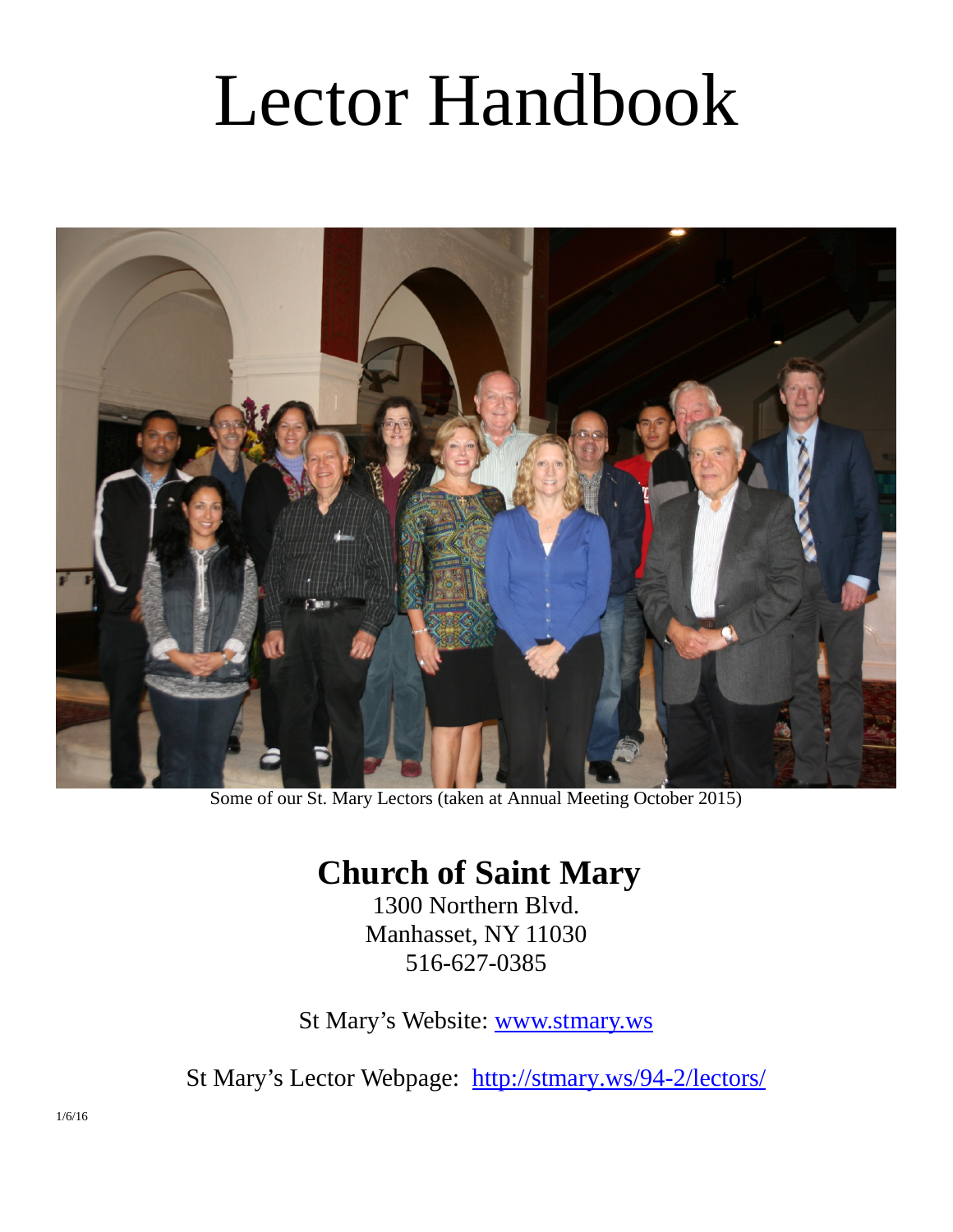# TABLE OF CONTENTS

# **SUBJECT**

# $PAGE #$

| Schedules & Tools to Help Lectors Trade Assignments  4         |  |  |
|----------------------------------------------------------------|--|--|
|                                                                |  |  |
|                                                                |  |  |
|                                                                |  |  |
|                                                                |  |  |
|                                                                |  |  |
|                                                                |  |  |
|                                                                |  |  |
|                                                                |  |  |
| LITURGICAL GUIDELINES FOR SUNDAY MASSES WITH MUSIC (A CANTOR)7 |  |  |
|                                                                |  |  |
|                                                                |  |  |
|                                                                |  |  |
|                                                                |  |  |
|                                                                |  |  |
|                                                                |  |  |
|                                                                |  |  |
|                                                                |  |  |
|                                                                |  |  |
|                                                                |  |  |
|                                                                |  |  |
|                                                                |  |  |
|                                                                |  |  |
|                                                                |  |  |
|                                                                |  |  |
|                                                                |  |  |
|                                                                |  |  |
|                                                                |  |  |
|                                                                |  |  |
|                                                                |  |  |
|                                                                |  |  |
|                                                                |  |  |
|                                                                |  |  |
|                                                                |  |  |
|                                                                |  |  |
|                                                                |  |  |
|                                                                |  |  |
|                                                                |  |  |
|                                                                |  |  |
|                                                                |  |  |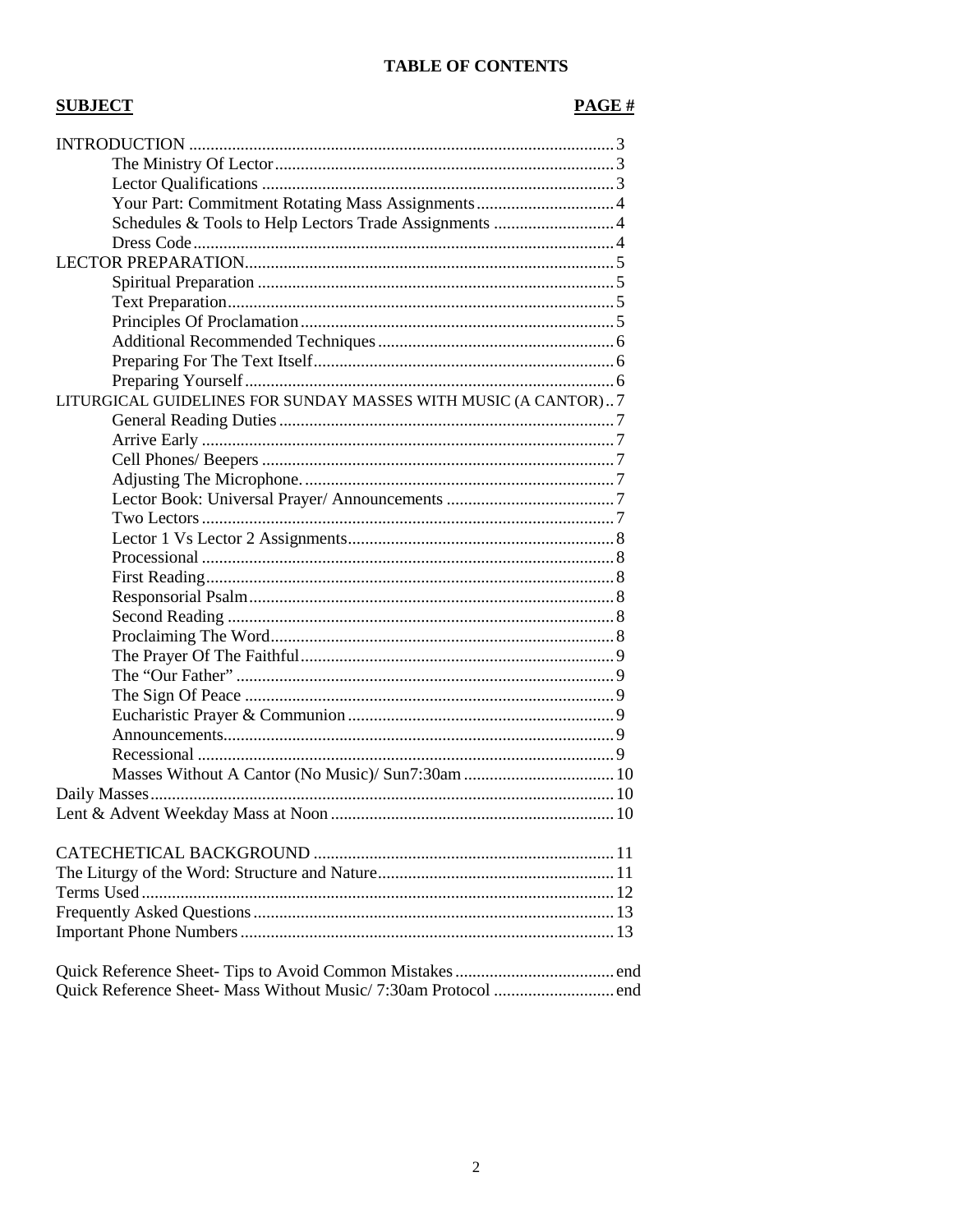# **Guidelines for St. Mary's Lectors**

# **INTRODUCTION**

# **THE MINISTRY OF LECTOR**

Scripture itself tells us that God's word is "living and active." His Word is not primarily a written text that is fixed and codified, but a Word spoken and proclaimed in the midst of a community of faith. His Word brings forth creation and whenever it is spoken anew it recreates. It is by his Word that Israel was brought into being and continually challenged to renew its faithfulness to Him; it is by His Word that the Church was called into being and constantly challenged to renew and reform itself.

# **LECTOR QUALIFICATIONS**

- 1. **Must have received the sacrament of Confirmation**. At St. Mary's, there is no definitive age, since maturity and talent is based on the individual, but lectors must have received the sacrament of Confirmation. Jr. lectors (under 18 years old) will be screened by the parish office. Those under 16 begin serving at Children's Liturgies at 9am Family Mass on  $1^{st}$  &  $3^{rd}$  Sundays. Experienced Jr. lectors serve in the Main Church; we attempt to have Jr. Lectors serve at the Sun5pm Mass that has many teens; Youth Group often meets immediately following the Sun5pm Mass.
- 2. **Adult lectors (over 18):** need to complete:
	- a. The parish and diocesan volunteer registration and background check forms (links on lector webpage),
	- b. Attend a [Virtus Training session](http://www.virtus.org/virtus/) (Protecting Gods Children) link is on the lector webpage. Sessions are held throughout the year at many diocesan parishes. You register for an upcoming session by following the "registration" menu, then view available sessions by selecting "Rockville Ctr, NY" and identify a convenient location and time for you. Local parish sessions may be a few months away.
	- c. Be installed (receive a blessing) by the pastor.
- 3. **Have Basic Public Speaking Abilities**. The mere wish or willingness to serve as Lector does not qualify one for the ministry. Basic abilities are required but it is not necessary that the Lector be highly gifted in communication techniques. What is important is that the Lector has the charisma for the building up of the community. It also requires an adequate vocal instrument, self confidence, maturity, poise and sensitivity to the diversity of one's audience, and a love of Scripture as part of the requirement. The lector coordinator reviews your skill at an orientation, and provides helpful guidance as needed.
- 4. **Be an active parishioner**. This would involve many things. The minimum would be two precepts of the Church: You must be a regular contributor to the financial support of the parish and you must attend Mass weekly and not only be seen when you are scheduled to read.
- 5. **Be In Good Faith Standing**. Men and women who take on the ministry of Lector are presumed to be of good faith, eager to serve their fellow Christians and willing to engage in ongoing formation into effective service There should be no ecclesial impediments to your ability to serve (i.e.: being in an irregular marriage, living together without benefit of marriage, not having been baptized and confirmed in the Catholic faith and so on).
- 6. **Have a willingness to rotate mass assignments and Cover Your assignments.** Two lectors are assigned to each Mass (one lector at 7:30am) and in general all lectors rotate through the whole Mass schedule, as well as alternating between serving as lector #1 and lector #2 positions. As with any ministry, it involves personal sacrifice. St. Mary's scheduling of lectors accommodates such needs as work, vacations or medical personnel on-call schedules, and other commitments when the lector advises the lector coordinator in advance of each quarterly schedule. Individual desires such as to not be assigned to a particular mass (such as "please don't assign me to the Sunday 7:30am Mass", or similar) may not always be able to be accommodated; Fairness to all lectors is important. We try to assign Jr. Lectors to the Sun5pm Mass, but Jr's must be willing to also rotate assignments through the entire Mass schedule as needed. However, **lectors can trade their assignments with other lectors**. When a schedule is disseminated, if a lector is assigned to a mass that they seek to revise, the lector must contact (telephone, e-mail) all other lectors to find a lector to switch assignments with. Unforeseen last minute needs DO arise and therefore every lector is asked to be open to receiving requests for schedule changes from fellow lectors. Emergencies happen where a lector becomes unavailable. If you arrive at a Mass and see there is no lector, be willing to offer assistance to the celebrant even though you were unable to prepare in advance. The lector assigned remains responsible for being sure their assignment is covered.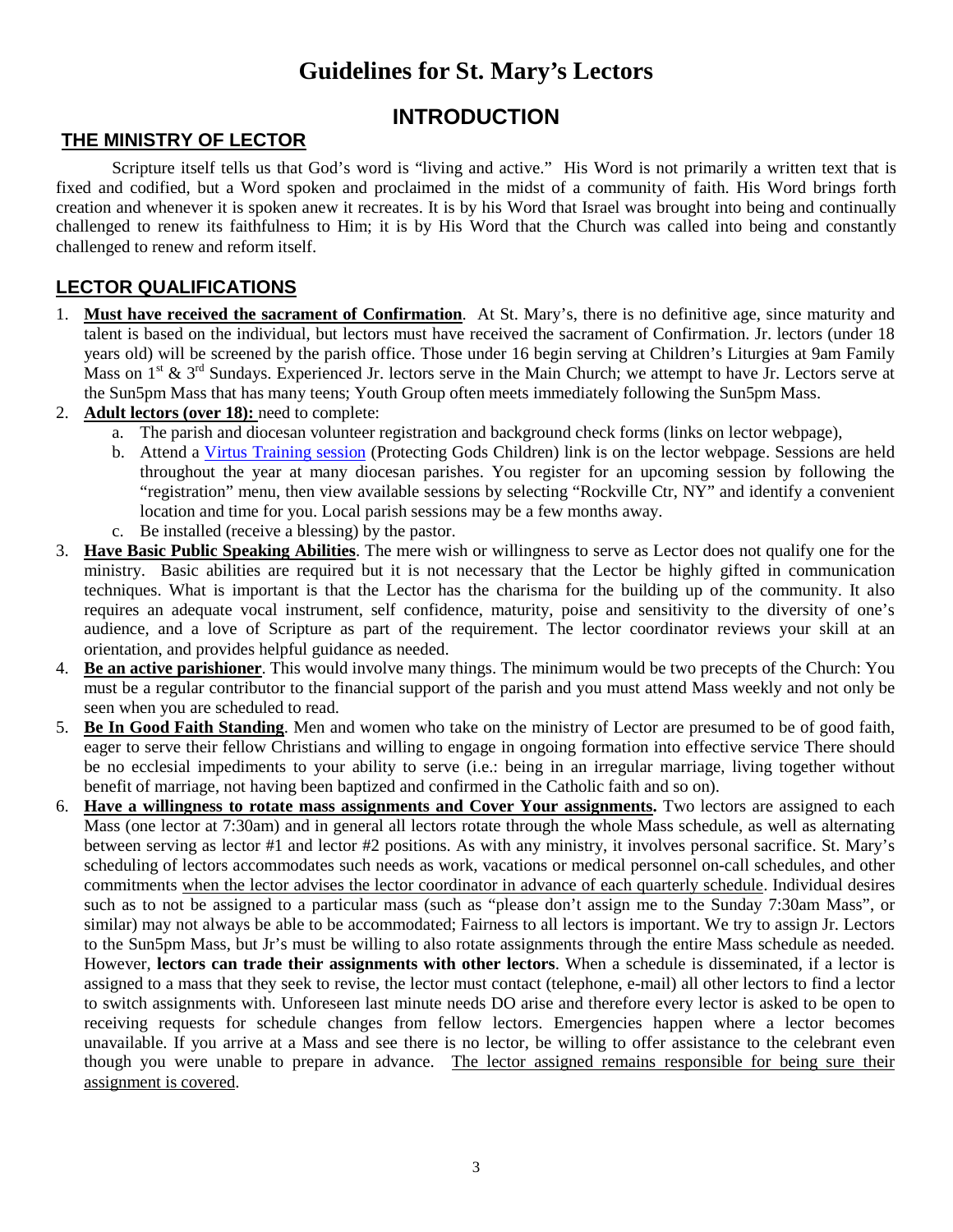**YOUR PART** Because the ministry of Lector is such an important office or better still such an awesome task, your external "attitudes" and "appearances" are noted by the worshiping community. Because as a Lector you bring the printed Word to life—making it flesh—you give voice to God's healing and strengthening Word as it goes out to the people. It is important, therefore that you be at one with the parish priests as an active builder of unity within the parish.

1. **Commitment / Assignment Schedules**. Assignments are scheduled in advance. There are four quarterly assignments plus two special holiday assignments which are published (one for the Christmas/New Years, and one for Palm Sunday/Easter Sunday). The publication schedule is established at the start of each new calendar year. It is important that you know the publication schedule and contact the Lector Coordinator by each cut-off date if you have special work/school/sports or vacation needs esp. during these holiday periods. The lector Coordinator will attempt to accommodate such special needs. Each lector remains responsible for covering their assignment- Lector can always switch/trade assignments with other lectors.

**Exception:** The **ONLY** situation for not fulfilling your obligation would be an unexpected last minute illness or true emergency. In such cases and if possible, you are asked to contact the second lector assigned to your mass, so they are prepared to do all readings at that mass.

**Tools to Help Lector Trade Assignments**: The lector coordinator distributes a lector contact list with each new quarterly schedule noting the phone and e-mail contact information. The lector e-mail list is a helpful tool in lector assignment switches. Be sure your message 'SUBJECT' line is clear such as:

"Need switch for (*date*) (*mass time*) as lector (*#1 or 2)*".

It's helpful to save a recent message from the lector coordinator in your e-mailbox so that you can use that prior message with a "reply to all" feature; just update the subject and remove the original text before you hit 'send'. A clear subject helps you get faster e-mail responses. However, realize only those lectors that have e-mail addresses are on the e-list, and some don't read their eMail every day. If you don't get a successful trade from the e-mail method, you may need to make phone calls to those lectors not on the e-list. The contact list has a column for "Mass Typically Attends" to help find lectors for a particular mass time.

2. **Dress Code: Dress Appropriately**- People do talk. Therefore, men are to be attired in jacket and tie. Flashy colors also detract from the Word. *The key is to become "transparent" so that the Word itself, not the reader, is placed in the foreground***."** Some clarifications might help: **No Jeans-** Some jeans today are more expensive than a suit, and yes they are cool – with your friends and at a club…but we're not looking for a 'cool' look on the altar; you need to be in respectful attire. **No sneakers** (unless the sneakers really do look like a pair of shoes).

**For the Men**: A jacket and tie is required, and it shouldn't look like you took those khaki's or shirt out of the hamper to wear them to Mass.

**For the Women**: A modest dress, skirt or pant suit. The congregation must not be able to see any midsection skin. Covered shoulders, Skirts at least knee-length, No flip flops (the shoe's heel should not make any noise when walking).

**Why?** Quite simply- Because if you do wear something inappropriate, unfortunately but true, some congregants are going to spend more time looking and focusing on you and your attire instead of listening to the Word you are proclaiming.

**The ONLY Exception** is if you are at a Mass and there is no lector, and you volunteer at the last minute to fill in. While if you're wearing a Led Zeppelin T-Shirt or it looks like you're on the way to/from the beach, you will be better off not volunteering. In general your can be less concerned about how you are dressed; your offer to help will normally be welcomed. However, any individual celebrant could potentially personally prefer that you not lector based upon how you're dressed at the moment. General Rule of Thumb - If you are dressed neatly, better for you to offer to volunteer.

# **LECTOR PREPARATION**

**SPIRITUAL PREPARATION: Take time in silent reflection and prayer time as you prepare; Engage yourself in the process.** Lectors should be encouraged to ground their lives in the Word of God. They are encouraged to read the scriptures often. Prayer based on the Gospels and psalms will help lectors to become more aware of their spiritual responsibility to live what they proclaim and to prepare seriously for reading God's word to his people.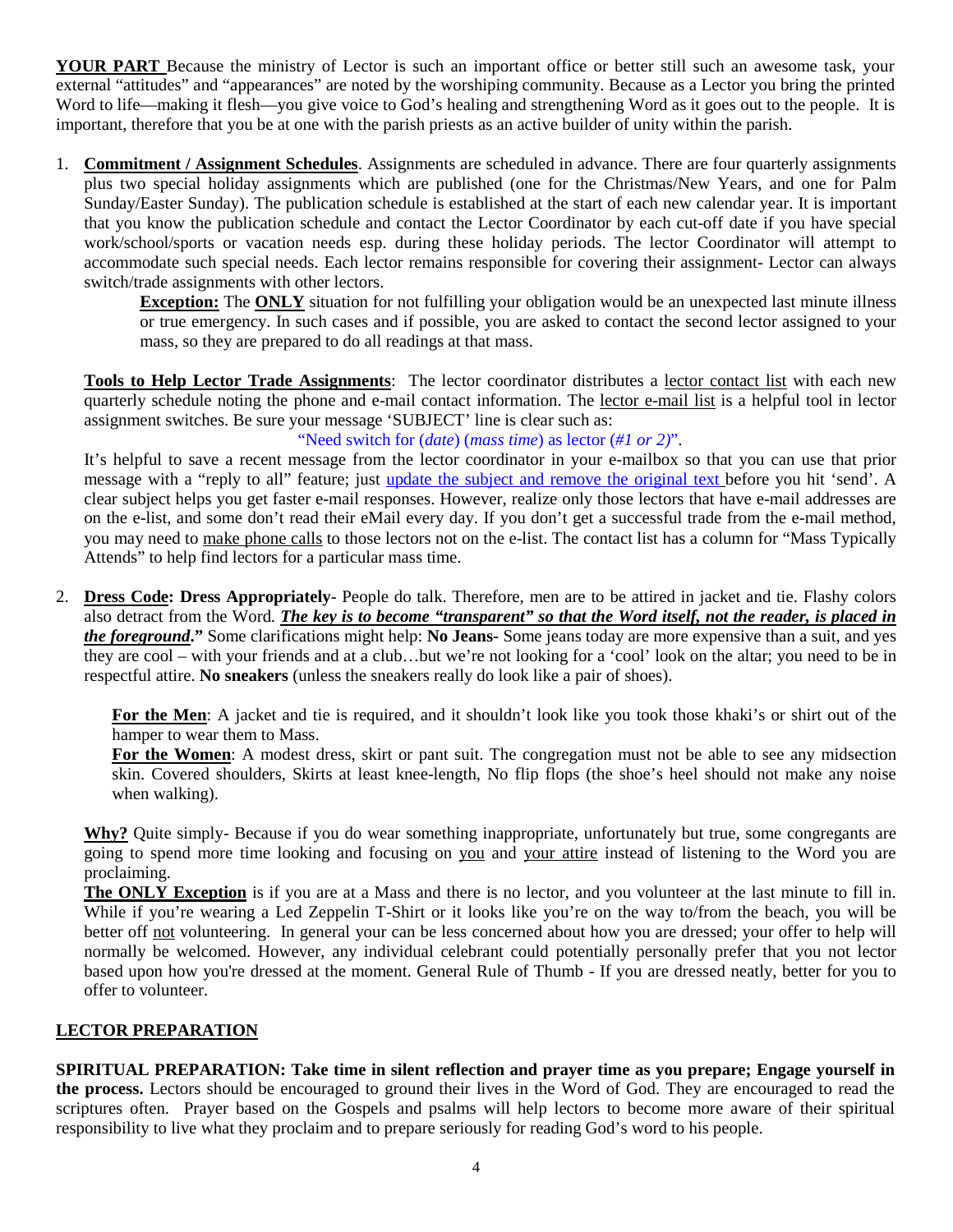**TEXT PREPARATION:** All lectors should "study" the texts during the week before they are assigned to read. Studying does not refer to intellectual examination and analysis only. Rather it means reading over the texts and praying with them to understand their meaning in the context of faith. Lectors are provided with a Lector Workbook each November that covers the Church's Liturgical Year (starts with the 1<sup>st</sup> Sunday of Advent, and ends with the Feast of Christ the King) The Lector Workbook is an excellent tool for preparation. Lectors should make good use of the workbook as part of their preparation.

If you can't find your lector workbook, the St. Mary's lector webpage also has links helpful resources (readings for Sunday and weekday Masses, background of readings, & biblical term pronunciation guides, etc.). [http://stmary.ws/94-](http://stmary.ws/94-2/lectors/) [2/lectors/](http://stmary.ws/94-2/lectors/)

Reading background is available on-line at [www.lectorprep.org](http://www.lectorprep.org/)

Lectors can also take home a copy of the Missalette; extra copies are usually available in the sacristy. Don't take the whole hard cover & songbook; just take the booklet with the readings. Lector at 7:30am can also read the antiphons and to know the associated missalette page number.

In the Lector workbook, you will occasionally find some masses which have multiple options for readings. It is the Celebrant who gets to choose which readings are to be read. It is especially important to arrive early on such days as often a lector will not know which reading to study in advance. Therefore you need to prepare yourself for all of the optional readings, then ask the Celebrant in the sacristy before mass which reading is desired. The Missalette often helps in determining the 'most likely' reading(s) that a Celebrant will choose. The Celebrant sometimes simply asks which reading YOU prefer, and allow you to read the one you desire. However, each Celebrant is different and you need to be prepared for, and open to, whatever determination the Celebrant makes.

**PRINCIPLES OF PROCLAMATION:** The art of proclaiming Scriptures differs from speech-making and theatrics. Even though the vocal techniques may be fundamentally the same, their use and expression differ greatly. For in proclamation the text must be primary. The lector is only a messenger of the word of God. He or she does not read stories, but rather proclaims the mystery of salvation.

Contact with the assembly—contact is achieved not simply by words, but especially through one's manner of speaking. This in turn is realized through physical attitude, inflection and a sense of dialogue with one's listeners. The Lector should not lean all over the pulpit, but stand with reverence and concentration. **Make eye contact if possible**. Make your proclamation a prayer.

Expression—All communication expresses subjectivity (emotion, sentiments, etc). In the liturgy we must distinguish between individual expression and symbolic representation of a situation. As stated before the lector should become invisible yet a certain amount of individual expression is necessary to make the proclamation come alive. This expression should never take precedence over the Word. Proclaiming the Scriptures at the liturgy is a symbolic act and we must remember that it is Christ who is present in His word.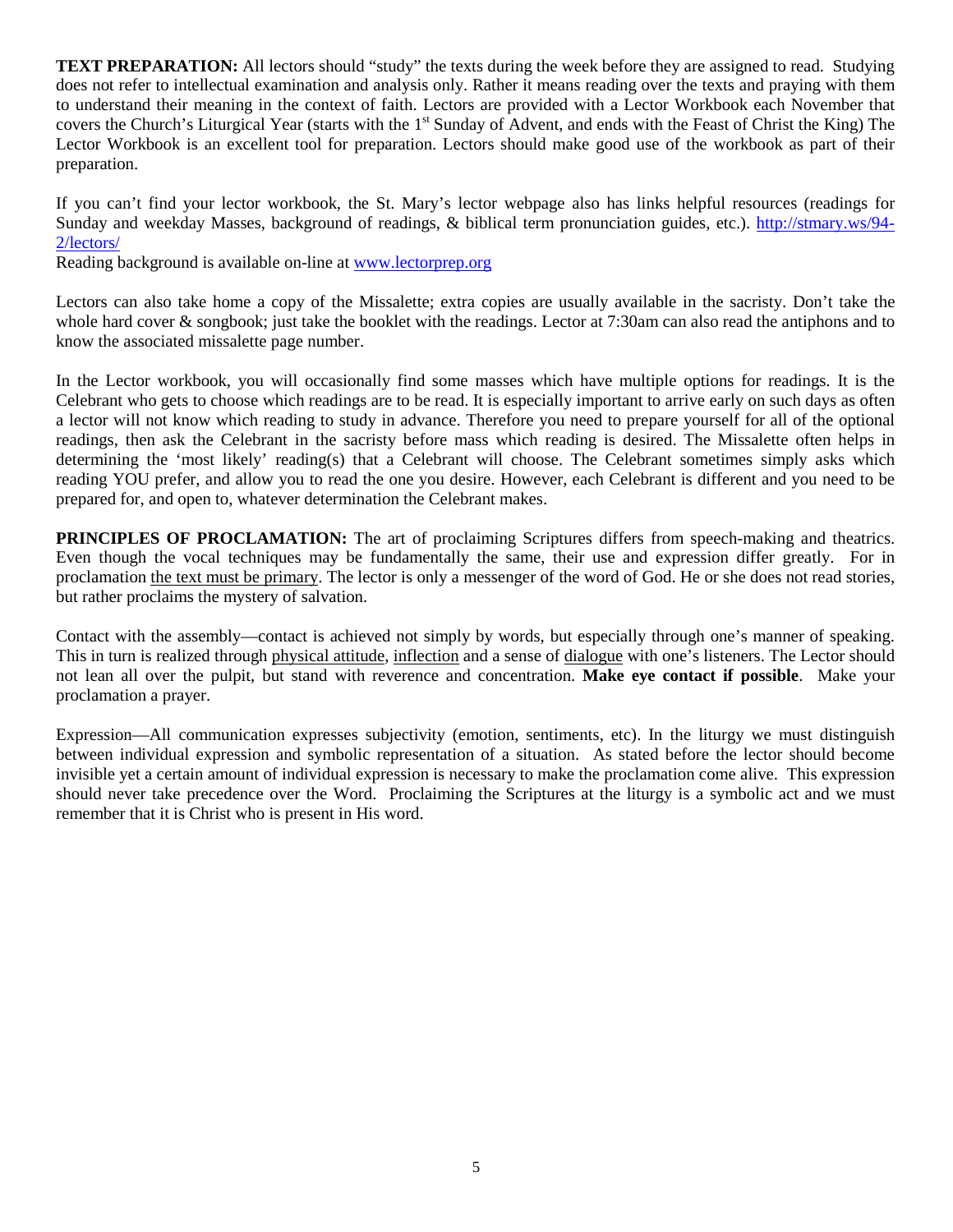#### **ADDITIONAL RECOMMENDED TECHNIQUES**

### Preparing for the Text Itself:

1. Make sure you know the meaning of what you read. Look up unfamiliar words in the dictionary.

- a. A biblical word "Pronunciation Guide' is available on the lector web-page,
- b. the lector workbook frequently gives specific difficult word pronunciation, and
- c. Hard-copy Pronunciation booklet is usually available under the Lectionary in the sacristy.

2. Examine the phrasing. The readings are written in sense lines which are an aide to good proclamation

3. Key words—each phrase is dominated by a key word whose emphasis carries the primary meaning of the phrase. The workbook prints these key words in italics. These words should be emphasized vocally through pitch, pause, duration or the sound of the word.

4. Rhythm—Each selection and each part of the selection has its own rate and rhythm. Be careful to note these differences in the selection and be ready to speak them accordingly—Avoid being "sing-songy."

5. Painting verbal "pictures" - be conscious that words put together can provide us with ideas and images. When you prepare a reading, form physical details of the situation in your mind and in your heart. This will make the event you are reading more believable to you. And the more believable it is to you, the more you know it through feeling and love—the more believable and loveable it will be to the assembly.

#### Preparing Yourself:

- 1. Prepare yourself spiritually beforehand; spend some undistracted 'quite time" reflecting on your reading(s).
- 2. Learn to breathe from your diaphragm for greater control and volume. Use punctuation marks as point to pause and/or take a breath.
- 3. Learn to articulate all the sounds in each word you speak, so that you can project your voice.
- 4. Learn to control the rate of your speech—beginners often read much too fast. Speak slowly enough for clarity without being too slow (can become boring if too slow).
- 5. Body language communicates many things without us saying a word. Practice reading in a mirror.
	- Good posture is necessary. Don't Slouch; Stand straight don't lean on the book or Ambo.
	- Muscles need to be relaxed.
	- Feet should be firmly "planted" and slightly apart; relaxed. Put all tension in your feet if you are nervous, but avoid shaking your foot. Don't tense your upper body.

If you have access to the internet, check out [www.lectorprep.org](http://www.lectorprep.org/) . It has a good summary of reading background and pronunciation guide that you can use instead of, or addition to, your Lector Workbook.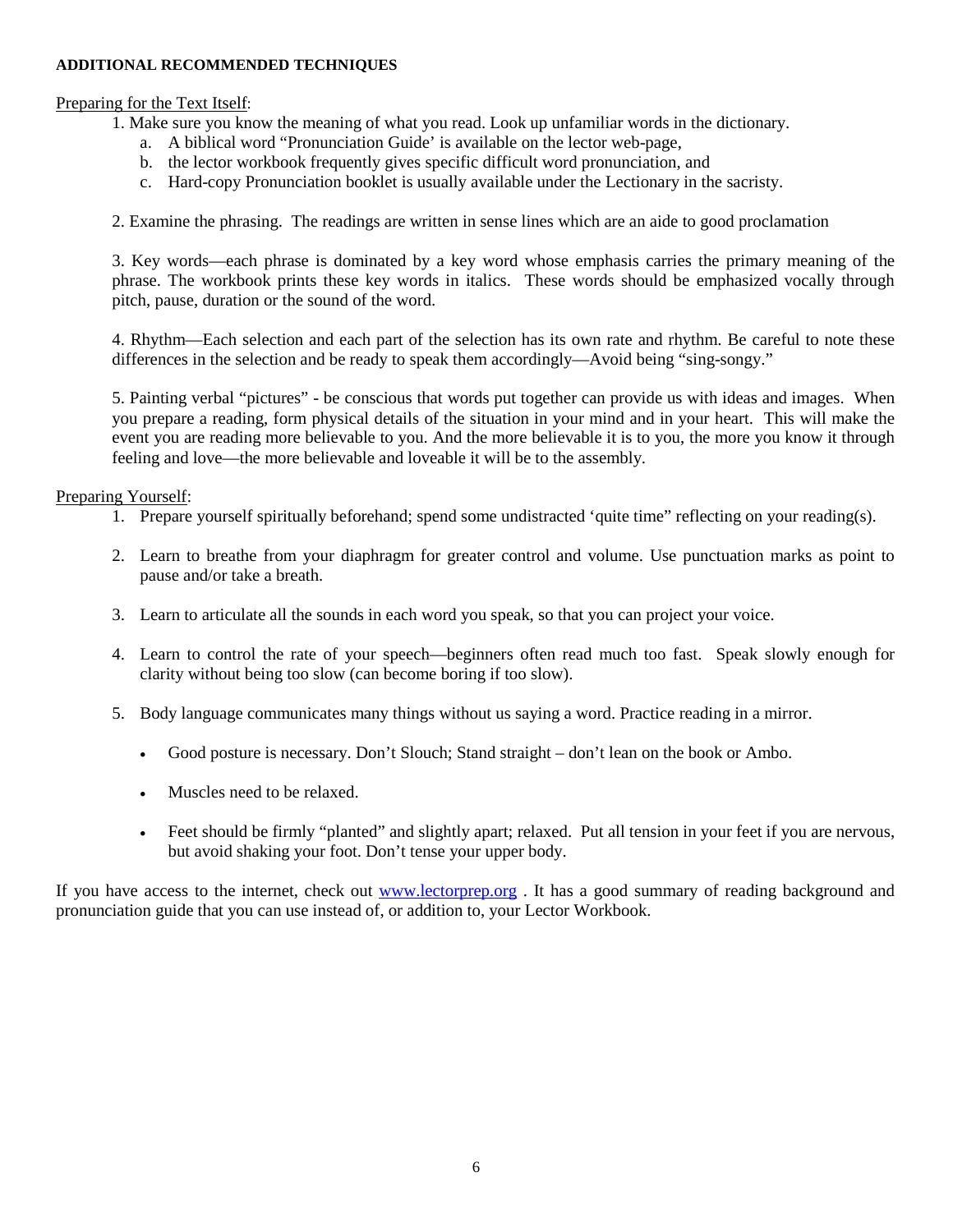# **GENERAL LITURGICAL GUIDELINES FOR SUNDAY MASSES WITH MUSIC**

1. **General Reading Duties.** The lector is a liturgical minister of the Mass and other sacraments. His or her functions are -to proclaim the scripture readings (except the Gospel)

-to announce the intentions of the Universal Prayer (when a Deacon is not present)

-to read the Responsorial Psalm at Masses without Music; Whenever a Cantor is present, it is sung by the Cantor.

- 2. **Arrive Early**. Arrive 10-15 minutes before mass. Sign in and check in with the Celebrant in the sacristy; Determine if a Deacon will also be serving (protocol changes). The Lector book and an exact copy of the Lectionary are on the sacristy table. Before Mass starts, go to the Ambo and confirm that the correct Lectionary is there – and opened to the assigned reading of that Sunday. Place a ribbon bookmark on the page(s). Normally the sacristan performs this role, but it's always best to check. Be especially mindful at 5pm Masses, where there may have been an earlier wedding, funeral, or ceremony - Be sure the RED Sunday Mass Lectionary is on the Ambo (there is a separate GREEN lectionary book for Weekday Daily Mass).
- 3. **Cell Phones/ Beepers**. Turn Off your cell phone before the start of the mass. Never answer a cell phone call while you are serving. If you carry a beeper, put the beeper in vibrate mode and if it should activate during mass, wait until the end of the mass to return the call. Better yet, leave them on the sacristy table until Mass is over.
- 4. **Adjusting the Microphone.** As you approach the microphone, make sure it is adjusted to be at the level of your mouth while reading. You should not need to bend forward, down, or stretch upwards to the microphone while reading. Adjust the microphone from the STEM (the bendable rod below the head of the microphone); NOT from the head of the microphone itself. Never touch or tap the head of the microphone As this can too easily damage the unit; It's extremely sensitive and expensive equipment. At the Sat 5pm, Sun 7:30am and Sun 5pm Mass, ask the sacristan before the start of Mass whether they have turned on and tested the microphone (usually done by the sacristan before the start of the first mass). The lighted microphone switch is on the wall just outside the SOUTH sacristy door.
- 5. **Lector Binder: Universal Prayer** (aka: Prayer of the Faithful/ General Intercessions). The lector book is normally on the sacristy table when you arrive. Review the Intercessions before the Mass. Check with the Celebrant if any name appears difficult to pronounce. Pay particular attention to the last intercession 'for whom this Mass is offered'. Each Mass has a different name(s). Each year, parishioners sign up way in advance for specific Masses in remembrance of loved ones. Family members often travel from out of town for that specific Mass. So if you're the lector and you read the wrong names, as you might image… those family members will be upset. Some name pronunciations may be unclear or awkward and if the correct pronunciation is unknown, you need to simply use your best guess/ judgment.

**Exception for Deacons:** If serving, the Deacon reads the Universal Prayer and typically has a separate book.

- Place the Lector book on one of the lector chairs (or in the book holder of the chair) in front of the first pew on the south/convent side BEFORE the Mass begins. Do Not Carry the Lector Binder in the Processional. **Never place the Lector Binder on the floor!** After each Mass, retrieve the lector book from the lector chair and place it back in on the sacristy table, ready for the next lector. Each lector should cross out the names from Mass(es) that have already past, so the sheet is ready for the lector at the next Mass to read the correct name for the current Mass.
- 6. **Two Lectors**. St. Mary's has two lectors assigned to each Mass with Music. It's NOT so that one lector can be absent and still have a lector to do both roles, but rather to vary the voices which helps increase the congregation's attention, adds increased solemnity to the celebration, and provides for additional lay parishioner participation. **Lector #1**: Reads the First Reading and the Universal Prayer (Deacon, if serving, reads the Universal Prayer);

**Lector #2**: Carries the Gospel Book in the Processional, reads the Second Reading, and the Announcements.

- Confirm with the other lector assigned just to make sure you both know which readings you are doing.
- If a lector does not show (for any unforeseen circumstance), be prepared to do both roles.
- It's also acceptable for the two lectors to decide amongst each other before the start of the mass, which lector will carry the Gospel Book in the Processional, or to read the Universal Prayer/ announcements.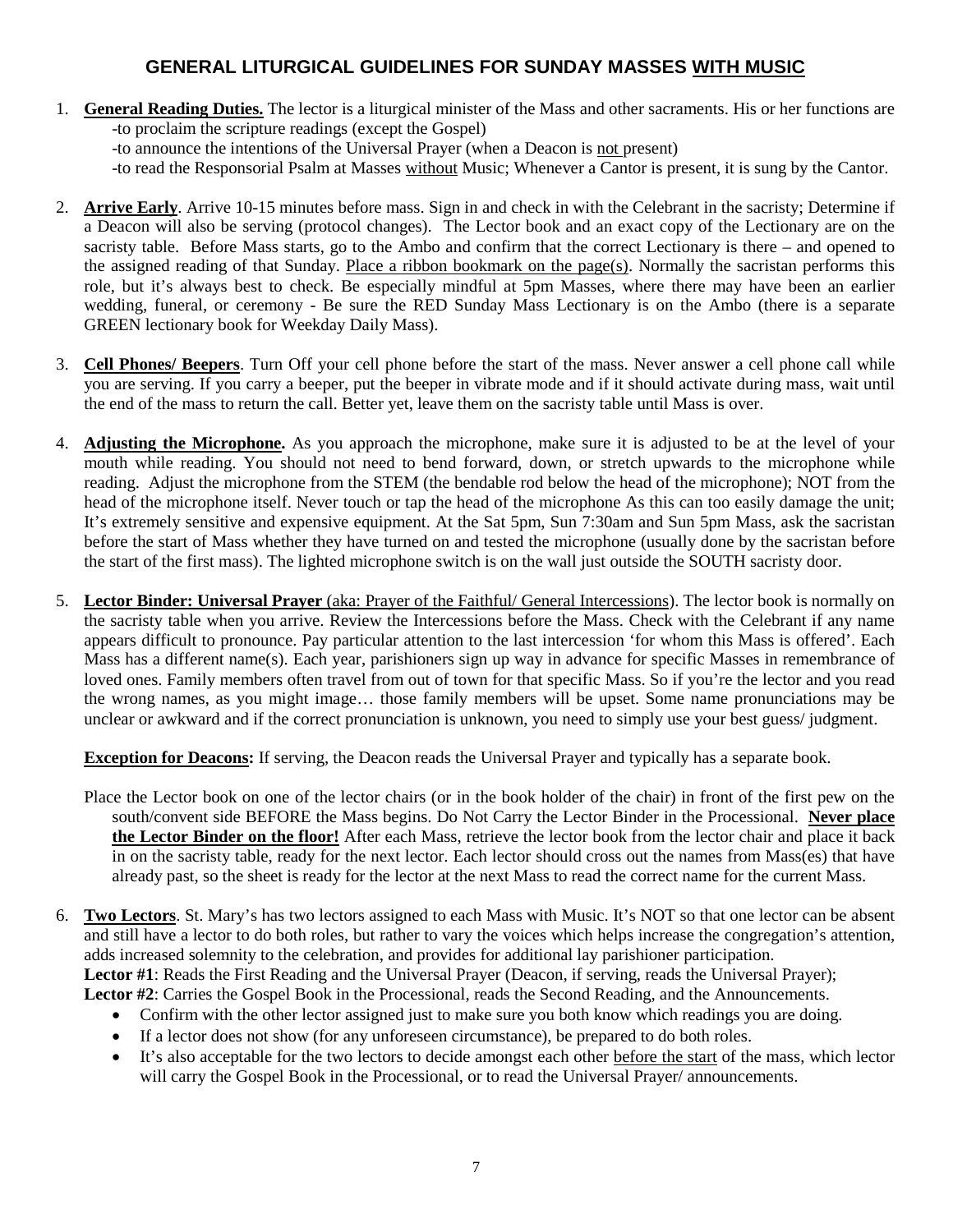- 7. **Processional:** In the entrance Procession, Lector#2 will carry the Gospel Book and lay the Book on the Altar Table. However, if lector #2 has any difficulty carrying the book, the lectors can discuss amongst themselves who is best suited to carry the Gospel Book.
	- Lector (without the Gospel Book) follows the Altar Servers, followed by
	- Lector carrying the Gospel Book (see exception below if a Deacon is present), followed by
	- Celebrant.

The Altar Servers walk up the aisle to the bottom of the Altar steps then turn right and walk around the sanctuary (on the West-sacristy side) to their respective chairs.

**Lector #1 (no Book)** will follows the Altar Servers, stops and bows at the bottom step of the Altar, then follows the Altar servers walking around the Altar to their lector chair. If the east (Convent side) alcove is not in use, it is acceptable for lectors to turn left at the Altar and walk to chairs on the east side of the sanctuary; While it is a shorter walk, it also has a step – be careful!

**Lector #2 (with Book)** walks in processional following (behind) the lector#1.

- The Gospel Book is held with both hands near your forehead, high enough so that the top of Book is above your head yet allowing your eyes to still safely see where you're walking, with the front cover of Gospel Book facing the Altar as you walk in the Processional.
- At the bottom step of the Altar, bow to the Altar. Since you are carrying the Book, it can be a modified (slight) head bow.
- Walk up the Altar steps to the left and walk around the Altar table to the south (parking lot side) center edge of the Altar table. Place the Gospel Book in the center of the Altar table, and closer to the front edge (ie: the North/ Northern Blvd) of the Altar table. The result is that the book lays flat on the table closer to and facing the front edge of the Altar table. This way, the Book does not interfere with the Celebrant's space to kiss Altar, and it's ready for Celebrant to pick it up & carry to Ambo to read the Gospel. The lector turns and walks to their lector chair.

# **Exceptions**:

- **A Deacon, if serving, carries the Gospel Book. Both lectors walk side by side after the Altar Servers**. Deacon proceeds after the Lectors and before Celebrant.
- Sunday 7:30am Mass: There is no processional; The Gospel Book is placed on the Altar BEFORE Mass begins. Lector walks to the cantor stand to make opening welcome comments and recite the Entrance Antiphon. The celebrant leaves directly from the sacristy along the north side front aisle (in front the first pew) to the center aisle, then turns right and proceeds up the steps to the altar.
- 8. **First Reading (more detailed under "Proclaiming the Word").** After the celebrant says the Opening Prayer, and the congregation begins to sit, Lector #1 walks from the lector chair to the Ambo (no bowing to the Altar). Wait until the assembly has been seated and has settled down, ready to hear God's Word. Pause at the end of reading (count to 5) before saying "The Word of the Lord". WAIT UNTIL the Congregation responds "Thanks be to God", then walk directly from the Ambo to the lector chair.
	- **Exception:** Sun 9am Family Mass when there is a Children's' Liturgy in the chapel, Lector #1 waits at the Ambo until all children have exited to the Chapel, then begin your reading.
- 9. **Responsorial Psalm**: Most Sunday Masses, this is sung by the Cantor at the Ambo.
	- **Exception**: 7:30am Mass (Mass without Music). Lector stays at the Ambo, Pause at end of First Reading (count to 10) then continues with reciting the Responsorial Psalm from the Ambo. Pause at end of Psalm (count to 10) before starting the  $2<sup>nd</sup>$  reading.
- 10. **Second Reading (more detailed under "Proclaiming the Word"):** As the Cantor leaves the Ambo, lector#2 walks from the lector chair to the Ambo (no bow to the Altar). Pause at the end of the reading (count to 5) before saying "The Word of the Lord". Close (be sure a ribbon is on the correct page) and move the Lectionary to the side. This makes space for the Celebrant to place the Gospel Book at the Ambo. WAIT UNTIL the Congregation responds "Thanks be to God", then walk directly from the Ambo to the lector chair.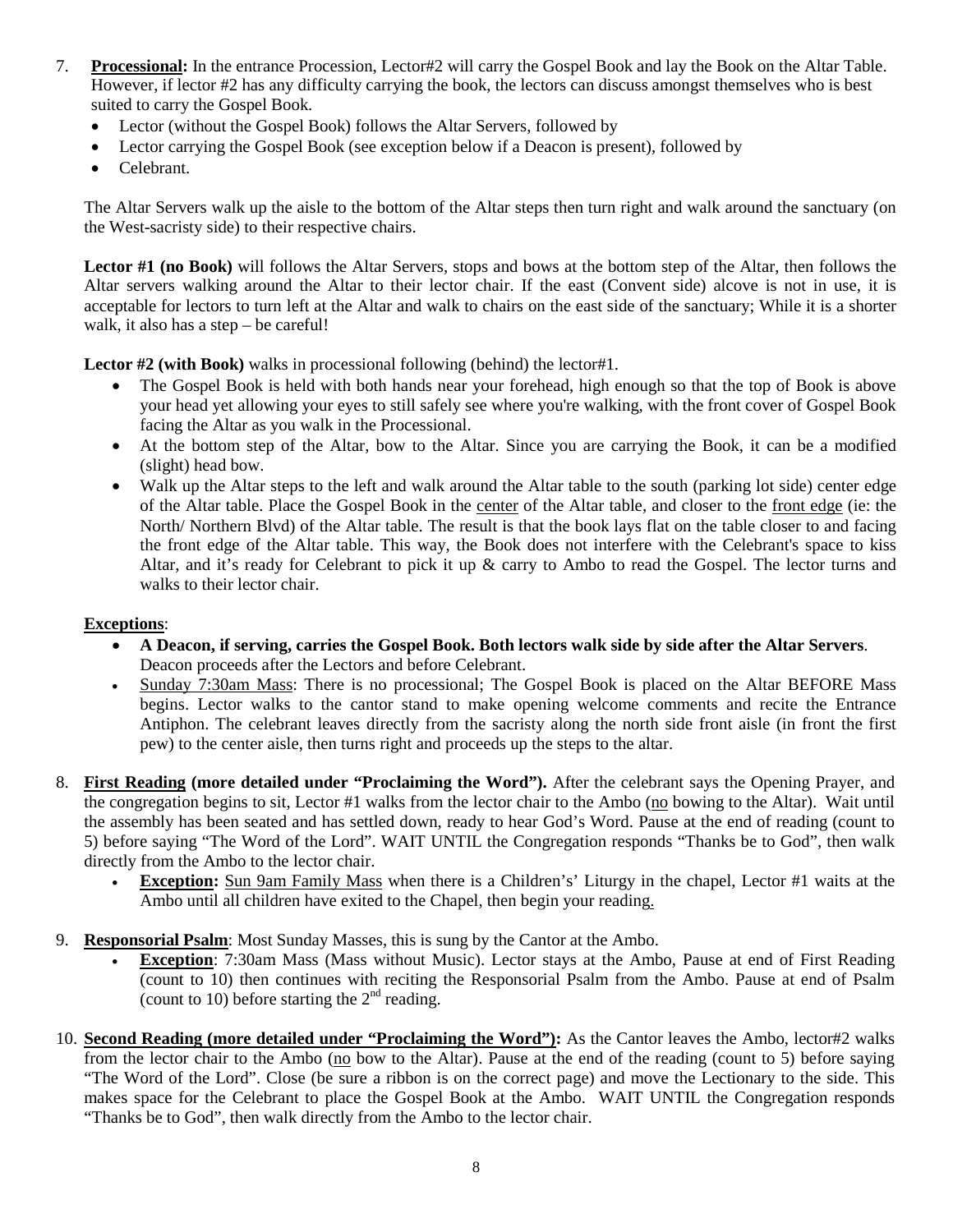- 11. **Proclaiming the Word.** The scriptures are to be read/ proclaimed only from the Lectionary. They may NOT be read from a missalette, hand-missal or copied or typed sheets. The readings must always be from the scriptures and may never be taken from non-biblical sources. The only exception may be during special ceremonies such as Palm Sunday where the reading of the passion is typed separately in a blessed binder for individual parts of the narrator, etc...
	- **No lector may change the wording of scripture**. The translation in the Lectionary is the only approved translation for use at Mass. You can not take it upon yourself to use more inclusive language for example or to leave out any words. However, it is understandable that mistakes can occur if you loose your place during a reading, that you might inadvertently leave out or add unintentional words. While you are to make every effort to avoid such mistakes by studying the readings in advance, you need not be worried if such an error occurs. Often you will be the only person who notices such minor errors.
	- The lector begins with **"A Reading from the Book….."** No additional introduction is permissible. **Do not** read the brief one line summary that is printed in red ink on the lectionary book for that passage.
	- The correct conclusion to the reading is a definitive pause (count to 5), then **"The Word of the Lord."** The previous wording "(This is) the Word of the Lord, " was dropped several years ago for two reasons. The first being that "The Word of the Lord" is a more literal translation of the Latin *Verbum Domini.* The second reason is that once the Word is proclaimed it is no longer contained in the Lectionary but in the hearts of the assembly. By saying "This is..." you are putting emphasis on the book instead of the proclaimed Word. **The Lector must wait until the congregation responds "Thanks be to God" before the lector leaves the Ambo**.
	- If the psalm is not sung (Masses without music) the lector should give long pause (count to 10) for a period of meditation after the first reading before going on to the Responsorial Psalm. The lector begins the psalm by simply reciting the antiphon. Do not say "The Responsorial Psalm is…" or any other words. It is not necessary to make any hand gestures after each verse. Looking up and starting the response is all that is needed to queue the congregation for their response.
	- The second reading begins and ends the same way as the first. **Do NOT start with other words such as "**The second reading is from**…"** At then of the reading, move the lectionary to the side of the Ambo (to make space for Celebrant to Place the Gospel Book). **The Lector must wait until the congregation responds " Thanks be to God" before the lector leaves the Ambo** and walks directly back to the lector chair.
	- Never READ the Gospel Acclamation. If it is not sung, the acclamation is omitted.
- 12. **The Universal Prayer** (aka Prayer of the Faithful, General Intercessions)**:** While the congregation recites the Profession of Faith (the Nicene or Apostle's Creed), Lector #1 starts walking when the congregation begins the final paragraph of the Creed; proceed directly to the Ambo. Lector remains silent until the Celebrant reads the Opening Prayer, then the lector begins by saying "Our response is \_\_\_\_\_\_ "(as per the lector book, but usually it is "Lord Hear Our Prayer"). Read the Intercessions from the Lector Book. Do not bring loose papers up with you. **Remain at the Ambo until the Celebrant says the Concluding Praye**r. Then, return/ walk directly to your seat, and place the lector book on a chair or in the book holder… **never on the floor**!

**Exception:** If a Deacon is serving, then the deacon will read the Intercessions following the above protocol; Both lectors remain seated.

- 13. **The Our Father**: Stand and recite with the congregation. Everyone has the personal preference option of reciting with arms outstretched with palm of hands facing up until "but delivery us from evil", as well as the personal preference of remaining with arms outstretched until after "For the Kingdom, the power and…".
- 14. **Sign of Peace:** At the Sign of Peace the Lectors normally exchange the sign with the fellow lector, Celebrant(s), Cantor, and/or with those in pew behind lector chairs.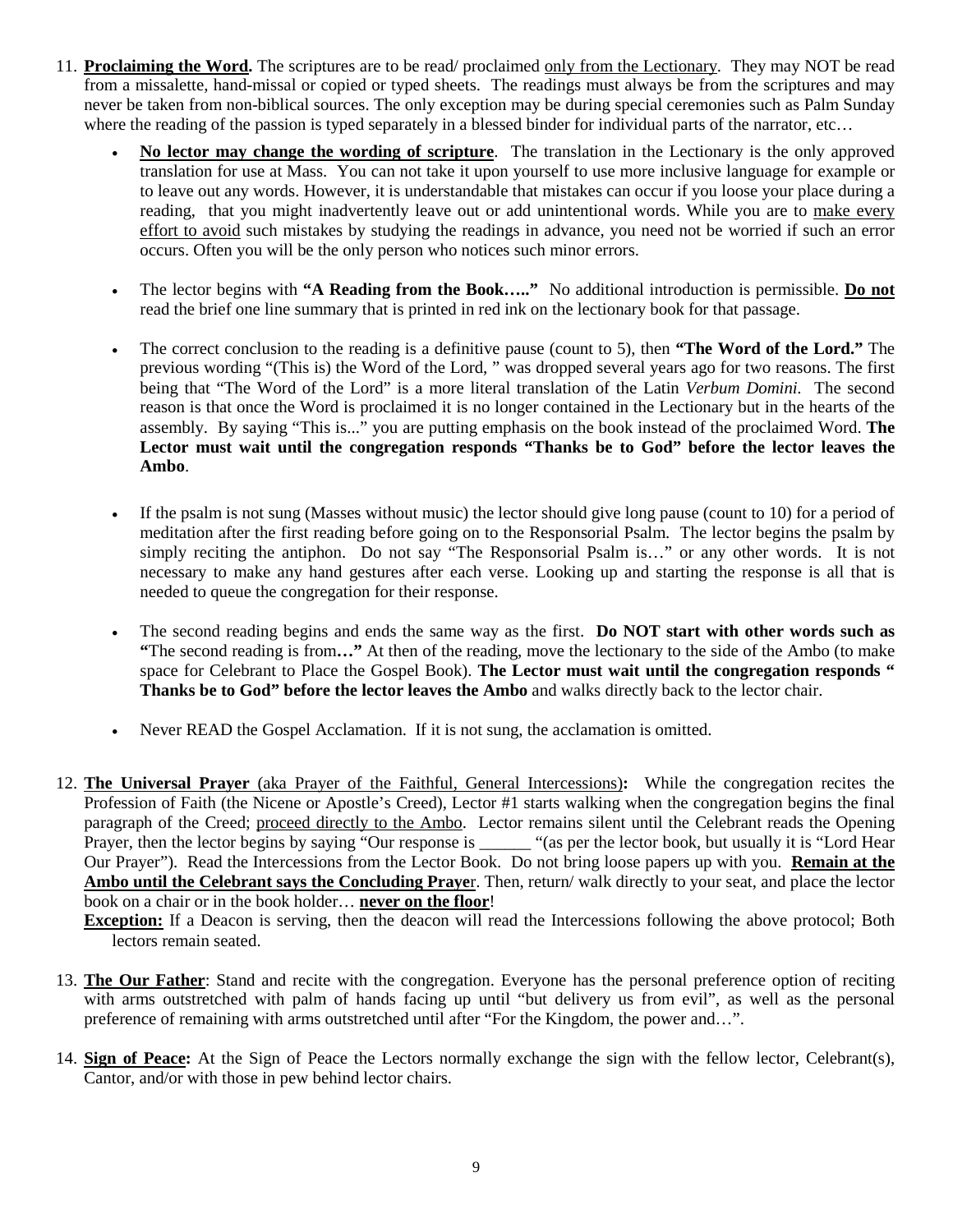15. **Eucharistic Prayer & Communion:** The Lector kneels on the step of the sanctuary during the Eucharistic Prayer, unless kneeling is medically difficult in which case it is then permissible to sit at your chair. Discuss with your fellow lector in advance so that the two lectors do the same protocol; If one lector needs to sit, both lectors should sit.

After the priests have received communion, lectors stand at the step of the sanctuary to receive, then return to their seat. Lectors may sit at their chairs or sit/ stand in the side alcove (if available), especially helpful during holidays or whenever crowding occurs near the lector chairs during communion.

- 16. **Announcements:** The announcements (if any) are read by Lector #2 after the celebrant reads the Prayer After Communion. Lector #2 should stand at the edge of the Altar near the Cantor Stand, so that when the priest finishes the Prayer, the lector then steps up to the Canton Stand (not the Ambo) to begin the Announcements. Most celebrants do give a brief eye contact to signal the lector to begin reading the announcements.
- 17. **Recessional:** After the announcements, and the celebrant says "The Mass has ended..", the Altar Servers and lectors walk around the sanctuary (vestibule passageway on the west side of the sacristy). Lectors may at their own discretion use the east side vestibule passageway (a shorter distance, but does include a step!). As the recessional hymn begins, walk to the front (north side) of the Altar steps. Leave space for Celebrant and Deacon in center, with Altar Servers on both sides, and lectors at both ends (lectors are 'the bookends'; If only 1 lector, can line up at either end). When the Celebrant and Deacon bow to the Altar, Lectors and Altar Servers all bow simultaneously. As the celebrant turns to face the exit, the Altar Servers and lectors turn around and all recess in the same order as processional, lectors follow behind the altar servers down the center aisle. At Masses without music (Sun7:30am), lector walks directly from the lector chairs to the sacristy.

After Mass, retrieve the Lector Book from the lector chair and return it to the table in the sacristy. Remember to **cross out names in the general intercession for the mass(es) which have PAST**.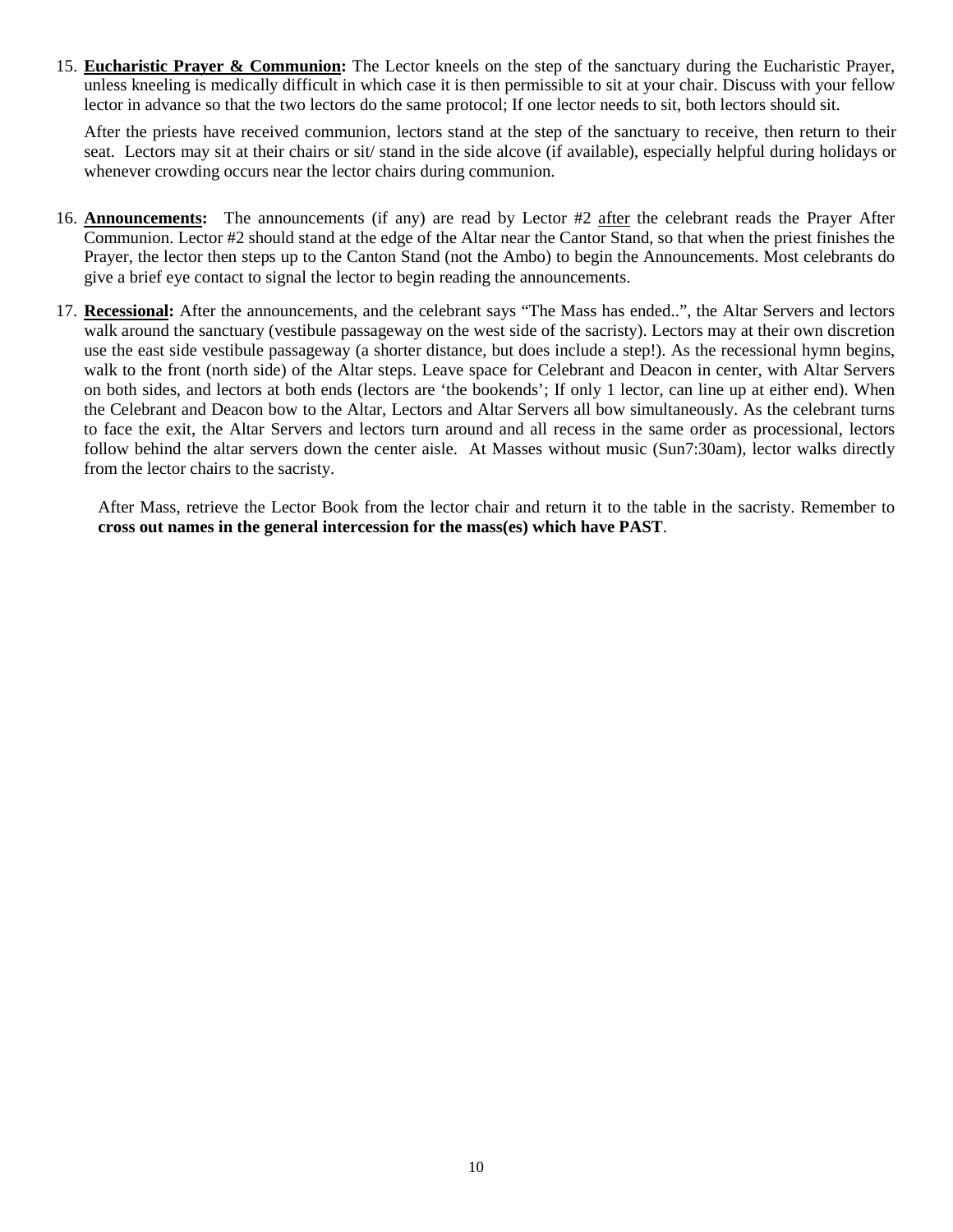# **MASSES WITHOUT MUSIC (such as 7:30am Sunday) DETAILS**

**Lector Duties at 7:30am Mass are Different than other Masses.** Use the basic Liturgical Guidelines, with the following exceptions: Arrive early, **Sign in**, and **read the Antiphons** in the missellette, check to be certain the lectionary is on the Ambo with ribbon on correct starting page of readings, check that the microphone switch is ON, and Gospel Book is on the Altar Table before Mass begins (normally done by sacristan, but check to be sure it done).

Normally there is only ONE lector assigned, but **if two lectors are serving**,

Lector #1 reads the Welcoming comment, Entrance Antiphon, First Reading, the Responsorial Psalm, & Communion Antiphon.

Lector #2 reads the Second reading, the Universal Prayer (unless a Deacon is serving), & Announcements.

Note: It's OK to switch duties as needed, such as if lector#1 is needed to also assist as an EM.

- **1. Processional.** There is no formal Processional -the lector simply proceeds from Sacristy to the Cantor Stand.
	- **Lector # 1**. When the Celebrant is ready to leave the sacristy, **Lector # 1 proceeds to the lectern, also called the Cantor's Stand (NOT to the Ambo/Pulpit) and welcomes the congregation**. Typically the lector says: "Welcome to St Mary's on this *(name of the Sunday; Example: First Sunday in Ordinary Time*). Please turn off all electronic devices. *Add any script provided that may include announcing the name(s) of whom this Mass is being offered for. End with:* Father/Msgr (*say his name*) is our Celebrant. Please STAND and join me in reciting the Entrance Antiphon found on page\_\_\_\_ of the missalette". **Give the assembly time a few seconds to find the page** before you start reciting the Antiphon. After the Celebrant bows to the Altar, Lector #1 returns to lector chair.
		- Lector #2: IF there is a 2<sup>nd</sup> lector, When celebrant is ready to leave the sacristy, Lector#2 walks to (and stands at) the lector chair before Mass starts.
- **2. Communion Antiphon** After the priest has received communion, Lector #2 goes to the lectern/cantor stand to request the assembly to join in praying: *"Please join me in reciting the Communion Antiphon on page \_\_\_ of the missalette"*. Give the assembly time to find the page before you lead the reciting of the Antiphon. After reading the Antiphon, return to your lector chair.
- **3. Recessional**. There is no formal Recessional. After the final blessing the Lector(s) walk directly to the sacristy after the final blessing. Return the Lector book to the sacristy table and cross out names in the general intercession for the mass(es) which have PAST.

# **DAILY MASS (Weekdays 7 and 9 am)**

There are normally a group of parishioners who regularly attend daily masses and perform lector duties for weekday masses. They arrive a few minutes early to check the readings with the Celebrant. Sometimes the readings are different from those listed in the missalette. The Celebrant has more options on a weekday Mass. Weekday readers usually decide among themselves what day they will read. If you are at daily mass and are interested in reading on a regular basis simply go to the sacristy and talk to one of the lectors before or after mass. Some daily mass lectors choose to become Lectors at Sunday Masses, and some new lectors start with a few weekday Mass readings to become comfortable in the lector role.

**Lent and Advent Additional Weekday Mass at Noon:** the Parish sometimes adds a Noon Mass. **Protocol:**

- The lector reads one reading and the Responsorial Psalm. Readings are available online at: <http://www.usccb.org/bible/index.cfm>
- Check in at Sacristy before Mass begins just in case Celebrant has *any* reading or protocol changes.
- Typically, only the North side of the Church is used,
- There is no Procession; Lector sits with the congregation on North/Northern Blvd side (usually within 1st few pews, adjacent to aisle for easy in/out).
- The congregation does recite the opening antiphon and the communion antiphon, but do so on their own. Entrance Antiphon is recited while priest walks to Altar; Communion Antiphon right after priest consumes the Eucharist/ Host. but typically *the lector does not* lead the antiphons.
- At 1st reading time, the lector proceeds and bows to the altar (center of altar), then walks to Ambo. The microphone is normally already in the plug position facing the North side, and the GREEN weekday lectionary is usually already on the Ambo.
- Give a 10 second pause between the end of the 1st reading and starting the Responsorial Psalm. It is acceptable (but not required) to open with "*The Responsorial Psalm begins on page \_\_\_\_ of the missalette".*
- After the Responsorial Psalm, the lector walks directly from the Ambo to the pew.

Upon check in at the sacristy, you can ask the Celebrant whether he prefers Antiphons to be lead/read by lector; Normally not. If you are going to lead the Antiphons, you can sit in the normal; lector chair area instead of a pew (it's simply a darker area with the south side lights dim/off).

# **CATECHETICAL BACKGROUND**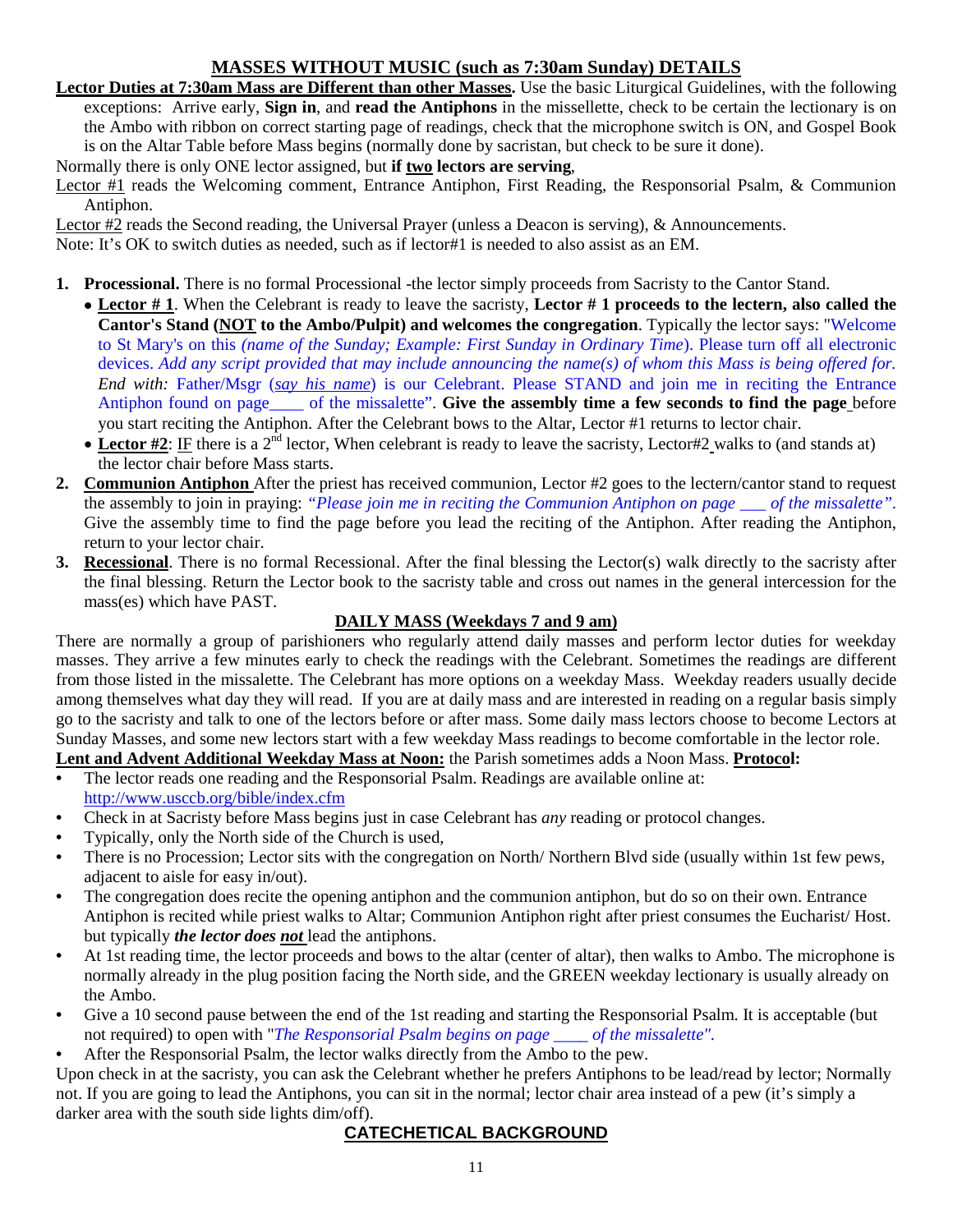Scripture itself tells us that God's word is "living and active." His Word is not primarily a written text but a Word spoken and proclaimed in the midst of a community of faith. His Word brings forth creation and whenever it is spoken anew it recreates. It is by His Word that Israel was brought into being and continually called to renew its faithfulness to Him; it is by His Word that the Church was called into being and constantly challenged to renew and reform itself.

God's Word, therefore, is a Word with a power beyond all other words. He speaks this Word to reveal Himself to us but also to reveal to us our own deepest nature. It is this Word which tells us that we are His people, that our destiny is intrinsically interwoven with His life. And, more than this, it is by this Word that He makes Himself present to us. For this reason, the Church has never known a sacramental celebration apart from the proclamation of God's Word. Indeed such a celebration could not be a sacrament. God establishes his presence by his Word and the power of that presence once again calls a community into being to receive God's work and to graciously respond.

The real presence of another speaking to us demands a response, and so too, the Word of God. He calls us by this Word so that we can live by this Word. As we understand the Word more and more deeply, we come to recognize that we must change—thus, the fruit of God's Word truly heard and attended to always produced renewal, a renewal that has at its heart, recognition of our origins as his people.

God has spoken his definitive Word to us in Jesus Christ. It is He who is the living and effective Word of God in the worshipping community. The ultimate purpose, therefore, of celebrating God's Word is not to read biblical texts but to **encounter Jesus** in a manner that elicits from us a unified response of living fidelity. Our celebration of the Word in the Eucharistic celebration is above all else a celebration of the presence of Jesus.

A sacramental celebration of the Word of God is never mere reading of texts. It is the public proclamation in the midst of the assembled faithful of who God is, where God can be found and how God works through us. It is a sacramental event. When the Word is truly proclaimed and heard—things happen. It becomes the experience of the power and presence of the living God in this community, here and new. It is the discovery that the great works of God are not simply history but are enacted anew in our own community as we gather to worship.

#### **THE LITURGY OF THE WORD: STRUCTURE AND NATURE**

The Mass has two parts: the Liturgy of the Word and the Liturgy of the Eucharist. Readings from scripture and the chants between the readings form the main part of the Liturgy of the Word. The homily, profession of faith, and general intercessions or Prayer of the Faithful develop and complete it. In the readings, explained by the homily, God speaks to his people of redemption and salvation and nourishes their spirit; Christ is present among the faithful through His Word. Through the chants the people make God's word their own and express their adherence to it through the profession of faith. Finally, moved by this onward, they pray in the general intercessions for the needs of the Church and for the world's salvation *(General Introduction to the Roman Missal, 33); Outline of the Liturgy of the Word:*

**First Reading -** A proclamation from the Hebrew scriptures (or Acts during the Easter season), that ends with "The Word of the Lord."

**Congregation responds—** "Thanks be to God."

**Responsorial Hymn**— taken from the Psalms -sung or recited

- **Congregation responds**—singing or reciting the refrain—the refrain picks out an important aspect of the liturgy of the day or season.
- **Second reading**—a proclamation from the New Testament (Acts of the Apostles, Paul or other Epistles), ending with "The Word of the Lord."

**Congregation responds**— "Thanks be to God."

- **Gospel Acclamation**: According to the season of the year, the Gospel is preceded by the Alleluia or other chant (during Lent). Its purpose is to solemnize the proclamation of the Gospel and prepare for it. It should always be sung and is usually omitted when not sung.
- **Gospel Reading**—A proclamation taken from one of the four gospels—central part of the Liturgy of the Word—by standing for the acclamation and gospel text, all show their reverence, the people recognize and acknowledge that Christ is present and speaking to them.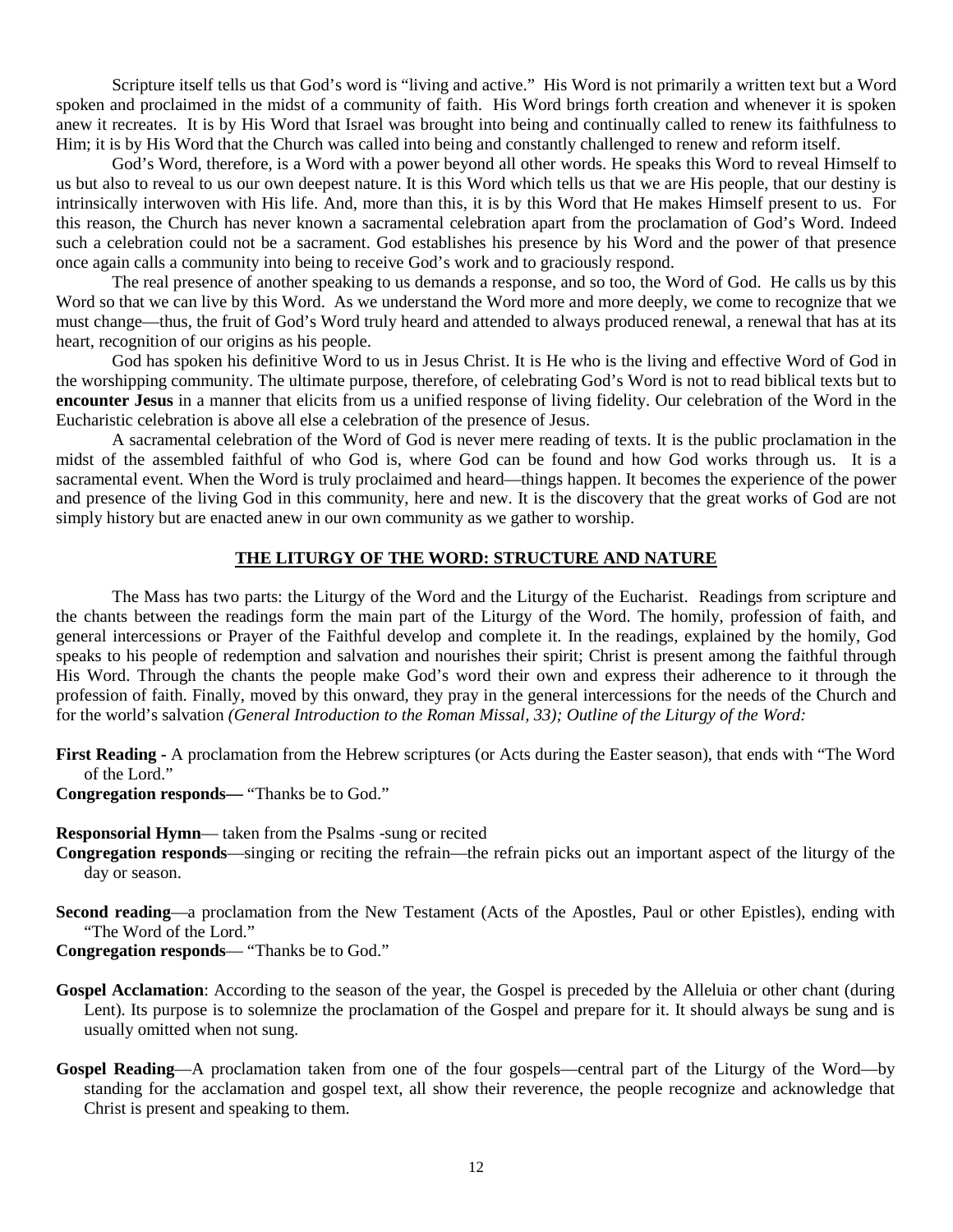- **Homily** integral part of the liturgy—given on Sundays and on all Holydays of Obligation; recommended on weekdays whenever possible because it is a necessary source of nourishment of the Christian life because it is the living interpretation of God's Word for today and encourages members of the community to praise God and ask his help in this Eucharist, living during the week what they celebrate on Sunday.
- **Profession of Faith**—Nicene or Apostle's Creed—the community responds and assents to the Word of God which it has heard proclaimed and interpreted; it also calls to mind the essential teaching of the Church before the celebration of the Eucharist
- **Universal Prayer** (also called General Intercessions and/or Prayer of the Faithful): Iin this prayer the people exercise their priestly function by interceding for all people. The Celebrant opens/leads the invitation to prayer. The lector reads the petitions and the congregation responds to each prayer, and then the Celebrant concludes with a prayer to the Father.

The Liturgy of the Eucharist then begins with the procession of gifts at the Offertory.

# **TERMS USED**

**LECTIONARY**— The liturgical book containing the biblical texts used in the Eucharist and Sacraments. The Lectionary is published in four volumes:

VOLUME I—Contains the Sunday readings arranged according to the liturgical year from Advent to the Solemnity of Christ the King, in three cycles, A,B,C. Cycle A focuses on the Gospel of Matthew; Cycle B on Mark and Cycle C on Luke. The Gospel of John is read on the last three Sundays' of Lent, the Sundays of Easter, and from the 17th to the 21st Sundays of Ordinary time in Cycle B and on other important solemnities of the Church year.

VOLUME II— Year I—Weekday readings arranged according to the liturgical year - Includes readings for COMMONS or readings for celebrations of Mary and the saints.

VOLUME III—Year II—Weekday readings arranged according to the liturgical year - Includes COMMONS for celebrations of Mary and the saints.

VOLUME IV— RITUAL MASSES— readings for various rituals (weddings, baptisms, confirmation, funerals, etc) or for various occasions: for the Church, for civil needs, for various public needs, for particular needs.

**AMBO (**or "pulpit"): The place from which the Word of God is proclaimed and explained. Lector and priest should use it for all scripture readings, including the psalm whether recited or sung, and the Universal Prayer.

**LECTERN** (or Cantor Stand): A less conspicuous place/stand for a commentator or leader of song.

**LECTOR BOOK:** A special binder that is used to hold the Universal Prayer and Announcements. It is marked LECTOR on the front.

**PRESIDER BOOK:** A special binder that is used by the Celebrant and contains the Penitential Rite and other prayers, the Universal Prayer and Announcements. It is marked PRESIDER on the front.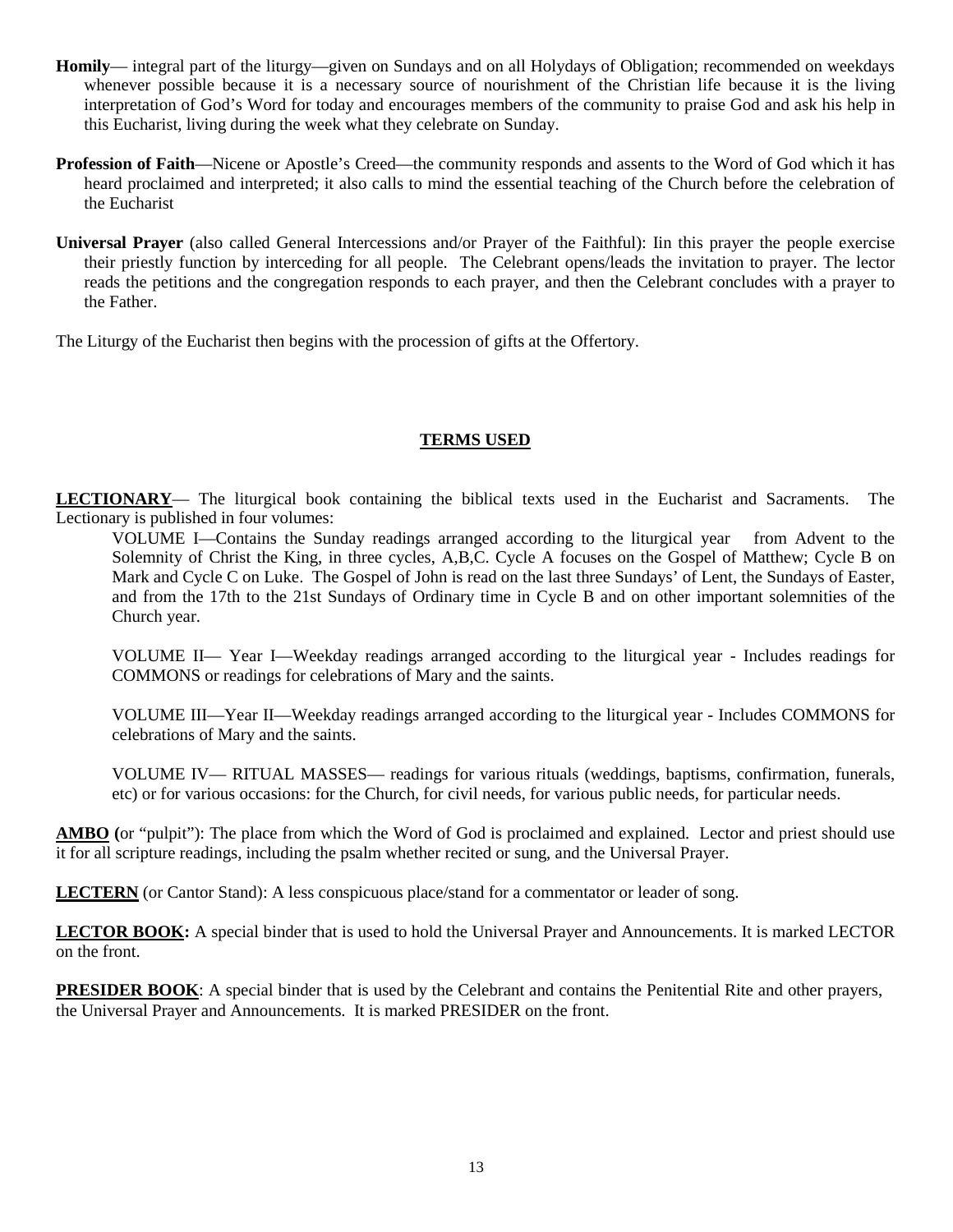#### **????? FREQUENTLY ASKED QUESTIONS ?????**

#### *What time should I arrive?*

You should arrive at Mass at least 10 minutes early to review the readings and petitions and to prepare for any unanticipated last minute change that may occur. At Holidays, at least 15 minutes early since there are often special ceremonies or processionals are organized differently than a normal Mass.

#### *What if I am at a Mass and there is no lector?*

If you are aware before Mass that there seems to be no lectors, then by all means go into the sacristy and offer your services. If you notice during the procession that there is no lector then you can move up to one of the lector chairs and sit. Try to make eye contact with the Celebrant so that he knows you are there. If the Lector Book is not there you may have to walk into the sacristy to get it. You can be less concerned about how you are dressed, but it needs to be respectful; Your help will generally be welcomed. If you make it a habit of always reading the upcoming Sunday readings in advance, you will be prepared to serve as lector at any Sunday Mass.

#### *It is almost time for the Mass to start and I can't get to church for a serious reason. What should I do?*

If you know who the second lector is, contact them if they have listed their cell # on the lector contact sheet. You can call the parish office or rectory and let someone know that you can't make it. **627-0385 sacristy Ext 1023. This # is Confidential-ok to call this # ONLY just BEFORE a Mass begins.** This way the priest might be able to find a volunteer lector from the congregation.

#### *I can't find my schedule. Is there anywhere else to get one?* <http://stmary.ws/94-2/lectors/>

The Lector Schedule is posted on the St. Mary's website. A hard copy is in the sacristy and in the Parish Office. If you have no access to the internet, the best thing to do would be to call another lector to find out when you are scheduled or call the parish office during regular office hours.

#### *May I serve two ministries at the same mass?*

It is preferred that each individual exercise only one ministry at each liturgy to allow other more congregants to serve in their ministries. However, on occasions when there is a need and you are requested, it is acceptable that a lector serves in another additional capacity (Altar Server, EM and/or Usher for collections).

#### **IMPORTANT PHONE NUMBERS**

| Moderator                         | Lector Coordinator / Scheduling:                          |
|-----------------------------------|-----------------------------------------------------------|
| Rev. Fr. Bob Romeo                | <b>Rich Bentley</b>                                       |
| Parish Office: 627-0385 Ext. 1004 | Cell: 917-751-1399; Home- 627-2695;                       |
| e-mail: pastor@stmary.ws          | work (M-F, 9am-5pm) 718-270-2186                          |
|                                   | e-mail: Rbentley@downstate.edu (preferred contact method) |

**Sacristy**: 627-0385 Ext1023 (Use extreme discretion)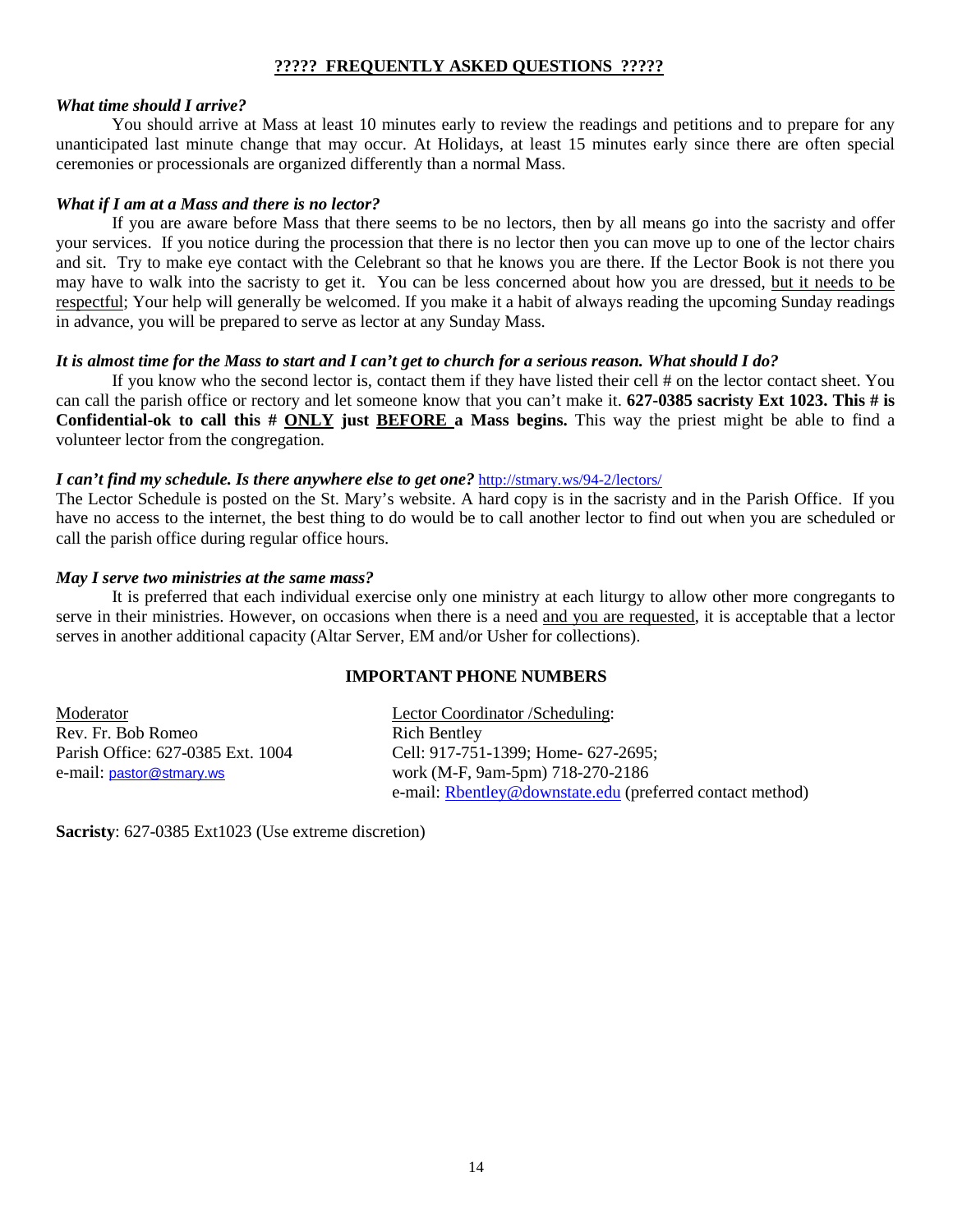#### **Sunday Masses- Quick Reference Sheet- Sunday Masses Tips to Avoid Most Common Mistakes:** Jan 2016

**Dress Appropriately** for the Altar. Tie/Jacket for men; No short skirts or low neckline for women. No Jeans, sneakers or Flip/flops. Every lector makes an occasional mistake – RELAX: most are unnoticeable to the congregation. Below are tips to help you avoid common mistakes:

**BEFORE THE MASS**: Basic priorities: **Practice your reading**, read the background in the lector workbook (or use www.lectorprep.org). When you understand what you're reading, you will read it with more confidence. Use the punctuation marks (commas, periods) as a guideline for your breathing and pace as you proclaim.

**Arrive in the sacristy at least 10 mins before your Mass**. SIGN IN (if covering for another lector, note whom you are covering for). Check the Lectionary Book on the Sacristy Table for your reading. Walk to the Ambo and be sure the Lectionary Book on Ambo has a bookmark ribbon on the same page. **Lector#1**- ask if a deacon is serving. If yes, Deacon reads the Universal Prayer. If no Deacon, review the Universal Prayer in the lector book and be sure the last intercession ("for whom this mass is offered") has already been crossed out for those Masses that has already past. This GREATLY HELPS YOU avoid reading the wrong name(s) at your Mass. Family members and friends of the person(s) being named have sometimes traveled from afar to attend this Mass and will be upset if you get it wrong! **Lector#2**- Review the Announcements in lector book. Don't carry the lector book in the procession. **Before Mass starts, place the lector book on a lector chair – NEVER ON THE FLOOR!** 

**Processional**: The 7:30am (Mass without Music) protocols are different - refer to the Lector Handbook for more details. In the entrance Procession, Lector#2 will carry the Gospel Book and lay the Book on the Altar Table. However, if lector #2 has any difficulty carrying the book, the lectors can discuss amongst themselves who is best suited to carry the Gospel Book.

- Lector (no Book) follows the Altar Servers, followed by
- Lector with Gospel Book, followed by [When Deacon is present, two lectors walk side by side, followed by Deacon carrying Gospel Book, followed by]
- Celebrant.

**Lector #1 (no Book)** stops and bows at the bottom step of the Altar, then follows the Altar Servers walking around the Altar to their chairs. (ok for lectors to turn left at the Altar and walk to chairs on the east (convent) side of the sanctuary.

Lector #2 (with Book) follows lector#1. At the bottom step of the Altar, bow to the Altar. Walk up the Altar steps then to the left around the Altar table to the south (parking lot side) center edge of the Altar table. Place the Gospel Book in the center of the Altar table, then turn and walk to the lector chair.

**Approaching the Altar for Readings**: The lector **walks directly to the Ambo** (no longer bows to the Altar). **ADJUST THE MIC!** Begin with *"A Reading from the…"* After the last line of each reading, give a pause (count to 5) before saying "*The Word of the* 

*Lord"*. Stay at Ambo until the Congregation finishes the response "Thanks Be to God"; Then leave the Ambo; walk to chair. Note: Sun9am Mass when there is a Children's Liturgy of the Word (CLOW), Celebrant says a brief prayer and children are escorted into the side Chapel. Lector #1 simply waits at the Ambo until children have exited the room before starting the first reading.

**Universal Prayers**, also called General Intercessions/ Prayer of the Faithful: [If a Deacon is serving, Deacons reads this] Lector#1 proceeds with the lector book directly to the Ambo (pulpit) while the congregation is saying the Creed (no bow to the altar). The deacon or lector needs to already be at the Ambo microphone before the congregation gets to the end of the Creed.

- Be sure you read the correct names for that specific Mass (special intentions).
- **Remain at the Ambo until the priest has finished the Closing Prayer** before returning directly to your chair.

**Announcements**: When the priest stands after communion, Lector#2 walks to the edge of Altar near Cantor Stand with the lector book. After the priest finishes the Prayer after Communion, step up to the Cantor Stand (not the Ambo), **ADJUST THE MIC!** and read the announcements. The celebrant normally gives an eye signal to lector when to start reading the announcments.

**Recessional**: Following the Concluding Prayer walk to sacristy alcove behind Altar Servers OR, walk to the eastern/convent side alcove. When the Recessional Hymn begins, the Altar Servers & Lectors walk to line up in a row at bottom of north Altar steps. Celebrant (and Deacon, if serving) in center, Altar Servers on each side, and lectors at far ends ('the bookends"),

• Altar Servers and Lectors BOW simultaneously with Priest, then ALL turn around and recess down the main aisle in same order as the processional; Altar servers FIRST, Lectors side by side, then Deacon (if serving), then Priest.

**After the Recessional but before you leave**, go back and retrieve the lector book from the lector chair and bring it back to the sacristy table and CROSS OUT the special intention for the Mass you just read. This GREATLY HELPS the next lector avoid reading the wrong name(s) at the following Mass.

**YOUR Assignments**: It's **YOUR** ministry obligation **for finding a replacement lector** or switching assignments with another lector when you can't make your assignment. You need to make the effort of calling and/or e-mailing other lectors to cover your assignment and kindly refrain from simply calling the other lector assigned to your Mass to ask them to do both readings; That's the LAST option. Use the lector e-mail list and/or make telephone calls to lectors that have no e-mail address. If you've already tried on your own and haven't had success, do contact me for assistance.